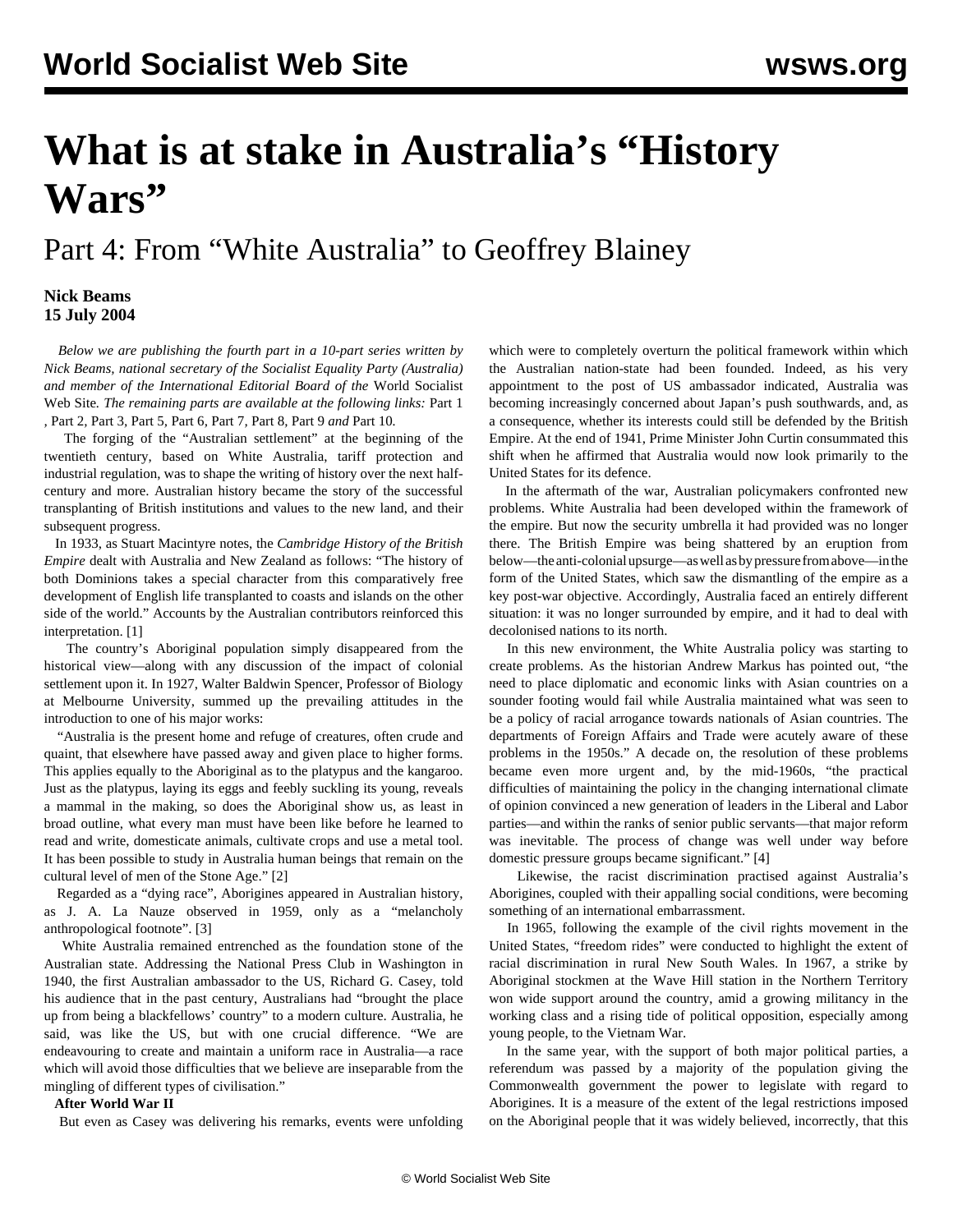referendum gave them the right to vote. In fact that right had been obtained several years earlier.

 In the Boyer lectures of 1968, delivered on Australian Broadcasting Corporation (ABC) radio, anthropologist W. E. H. Stanner drew attention to what he called "the great Australian silence". The effect of this silence was to all but completely exclude Aboriginal society—and the impact of colonial dispossession upon it—from Australian historical research. This was not an accident, Stanner insisted, or a product of personal characteristics, but had deep objective foundations.

 "Inattention on such a scale cannot possibly be explained by absentmindedness. It is a structural matter, a view from a window which has been carefully placed to exclude a whole quadrant of the landscape. What may well have begun as a simple forgetting of other possible views turned under habit and over time to something like a cult of forgetfulness practised on a national scale. We have been able for so long to disremember the Aborigines that we are now hard put to keep them in mind even when we most want to do so."

 Stanner's comments were yet another example of how the "owl of wisdom" tends to fly at dusk. At the very point they were being made, the conditions that had given rise to this "structure of forgetfulness" were beginning to break-up. The exclusion of Aboriginal dispossession was essential for the cultivation of an Australian history that regarded the establishment and growth of the nation as the steady expansion of the democratic values and institutions of British society. Any historical account that openly acknowledged the violence upon which Australian society—its state, institutions and economy—had been founded, would have had significant political consequences. It would have called into question the myth of the classless society based on "mateship" and "egalitarianism". Yet this myth had occupied centre stage in the ideology of Australian nationalism, which had served the ruling classes very well for more than half a century.

 By the late 1960s, the entire national story, including its "left" version—in which Australia's national identity arose out of the struggles of bush workers and the labour movement—was coming under fire. As opponents of the Vietnam War began to raise more general questions about the history of imperialist conquest, the racialist and violent origins of the Australian nation-state started to be probed. Historians embarked upon new investigations into the racially-based ideology of Laborism, as well as into the nature of the conflict between colonialism and Aboriginal society.

#### **Geoffrey Blainey and anti-Asian racism**

 After 1966, the White Australia policy was progressively dismantled—first by the Holt Liberal government following the retirement of Menzies, and then by the Whitlam Labor government after it came to power in 1972. But there were no immediate political consequences. No marked change occurred in Australia's immigration program until the late 1970s, when immigrants from Asia began to arrive, particularly refugees from Indo-China. Change then proceeded relatively quickly, and with the introduction of the family reunion program, the percentage of immigrants from Asian countries increased from 16 percent in 1976 to around 30 percent by the end of the decade. By 1984 it had risen to 43 percent.

 The beginning of the 1980s witnessed the most serious global recession since the 1930s, marked by the destruction of large segments of the postwar manufacturing industries in all the advanced capitalist countries. It was under these conditions that anti-Asian racism began to rear its ugly head.

 In March 1984, well-known historian Geoffrey Blainey placed the issue of Asian immigration squarely on the national political agenda in a speech to the Warrnambool Rotary Club. "An increasing proportion of Australians," Blainey declared, "seem to be resentful of the large numbers of Vietnamese and other south-east Asians who are being brought in."

Blainey sought to highlight what he saw as a dramatic shift in

immigration policy that had led to "Asians" becoming a "favoured majority". "As a people, we seem to move from extreme to extreme. In the past 30 years the government of Australia has moved from the extreme of wanting a white Australia to the extreme of saying that we will have an Asian Australia and that the quicker we move towards it the better.... I do not accept the view, widely held in the Federal Cabinet, that some kind of slow Asian takeover of Australia is inevitable. I do not believe that we are powerless." According to Blainey immigration levels were too high, given the levels of unemployment—at that time more than 10 percent—and poorer people in the cities were suffering the most. [5]

 As criticisms of his remarks intensified, Blainey took to the airwaves and print media to defend his positions, becoming ever more strident in the process. Significantly, he sought to base his criticisms on what he saw as the lessons of history. "When I spoke at Warrnambool and earlier at the press club ... my interpretation was essentially based on my knowledge of Australian history. I was speaking very much as an historian." [6]

 Blainey's arguments were grounded on the central themes of the "Australian settlement". There was, he claimed, "unease" in the community about the pace of Asian immigration, which could threaten existing institutions. "The danger to democracy, however, does not necessarily come from the Asian migrants themselves. It comes from the tensions imposed on free institutions if the community becomes too divided over cultural and racial questions. Above all, the danger to democracy comes from the fact that the new migrants, if unwanted, remain second-rate citizens with an inadequate share of freedom and opportunities." [7]

 Blainey's rhetoric became even more heated in his book *All for Australia,* published later that year. In it, he employed the terminology of invasion and warfare, with "battlegrounds" in the suburbs, to describe the impact of Asian immigration. Because immigration, and especially Asian immigration, was so closely bound up with Australian history, and the attempts to create a national identity, it did not take long for the conflict to widen.

 In 1985, Blainey delivered a lecture in which he denounced the "vocal, richly subsidised multicultural lobby" and spoke of the need for Australia to be "one nation" rather than "a nation of many nations". The Labor Party, he claimed, was a captive of the multicultural industry, which had "little respect for the history of Australia." There were "socialist elements" in the government, the universities, the schools and the Australian Broadcasting Corporation, who were spreading the notion that Australia's history was "largely the story of violence, exploitation, repression, racism, sexism, capitalism, colonialism and a few other isms." [8]

 While Blainey denied he was seeking a return to White Australia, his writings were based on the same old arguments—that too great an inflow of Asian immigrants would upset national consensus and increase social tensions.

 His book *All for Australia* is sometimes recalled for its imagery—the suburban "immigration" battleground, where pavements became "spotted with phlegm" and "the sky filled with greasy smoke and the smell of goat's meat"—and its allegations of a "secret room" in which numbers were manipulated to increase the Asian intake, contrary to principles announced in parliament. Its more enduring significance, however, is that it enunciated themes that were to be taken up, albeit in less strident language, by Liberal leader and eventual prime minister, John Howard.

 According to Blainey, it was correct for Australia to welcome a variety of Asian migrants "but they should come on our terms, through our choosing, and in numbers with which our society can cope." He claimed that the immigration policy that was being implemented called for a "strong, long-term flow of Third World migrants" and foreshadowed "the sacrificing of vital Australian interests on behalf of vague international creeds."